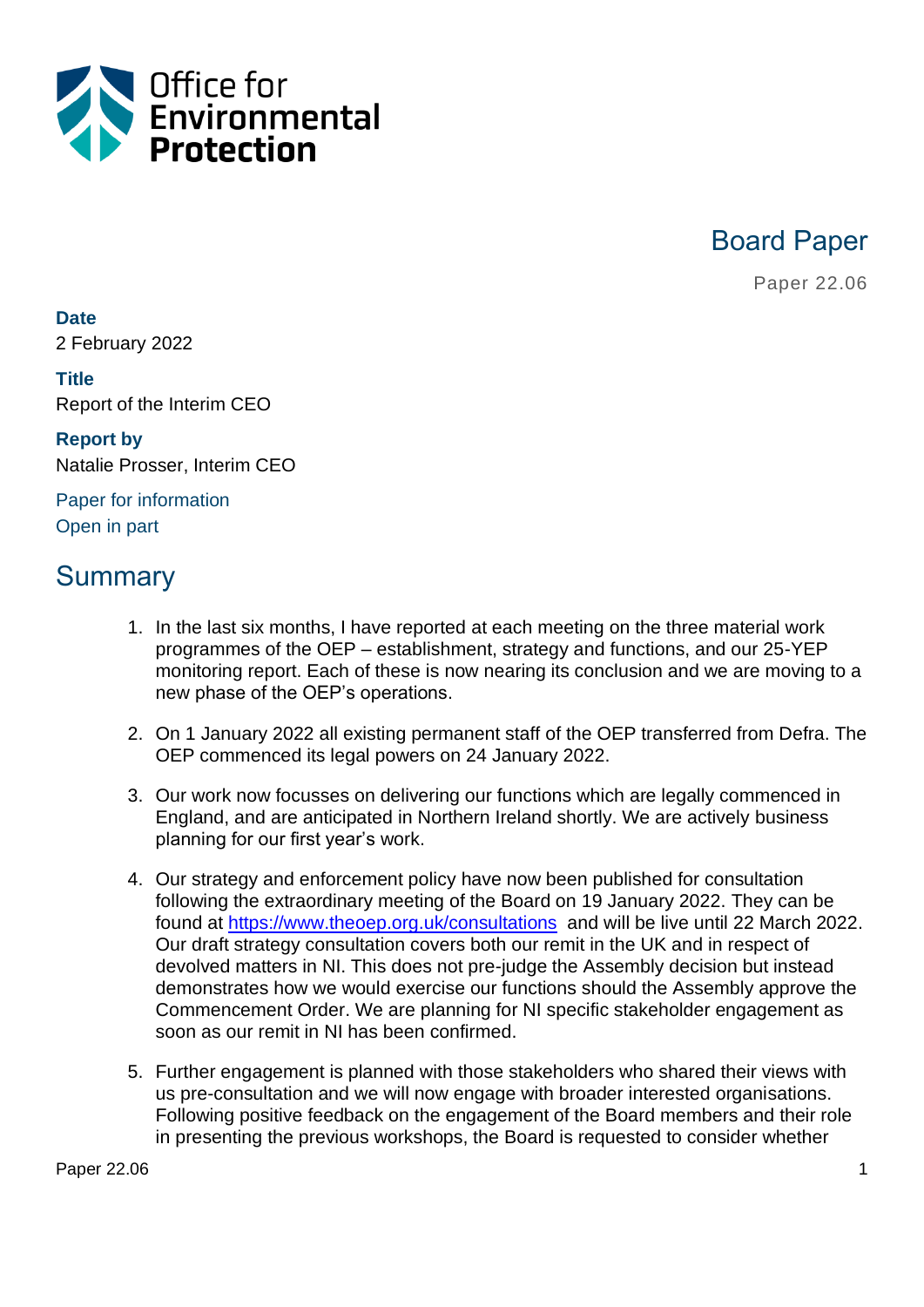they wish to be involved by chairing the forthcoming workshops to be held during February and March.

- 6. Business Planning activity for 2022-23 is in action highlights will feed into the Board Workshop on the Corporate Plan development, arranged for 10 February 2022.
- 7. I would like to note the significance of the milestones that we have now achieved and in particular the material achievement of publishing our strategy consultation. This is the culmination of a major programme of work involving many of our people, including the members of this Board.

## Recommendation

- 8. The Board is recommended to note the issues outlined in this paper.
- 9. The Board is recommended to consider if Board Members wish to be involved in chairing the forthcoming stakeholder workshops which support the strategy consultation.

### **Monitoring of the 25YEP**

- 10.A draft report and key messages paper has been sent to the Board to provide an opportunity to review it and discuss the sign-off process and further work needed. The full Board will have further opportunity to see the report before publication. We have agreed on a launch date of March 9 (press launch March 7). We are now progressing with making arrangements for this.
- 11.We are beginning to develop our governance process for the next monitoring report. In addition to learning from the responses from our current report (when published), we have established a lessons learnt programme in the OEP to capture how best to deliver our monitoring reports in the future.

### **Complaints and Enquiries**

- 12.The complaints procedure was updated to reflect our powers and was published on the OEP website last week. Further updates are being made to the complaint pages of the website, reflecting upon user testing to deliver accessibility improvements. For example, helping complainants to better identify if their complaint should come to us and moving the complaint portal so that the form sits on the main website rather than a satellite site.
- 13.The number of complaints and enquiries remains relatively low, with 2 new complaints received in December 2021 and 2 in January 2022 (as at time of writing) Annex A provides further detail in the dashboard for December 2021.
- 14.The team has re-considered all of the complaints received by the OEP and legacy bodies and a specific paper to the Board today will seek agreement to formally adopt these, and how and when we intend to communicate with those complainants who will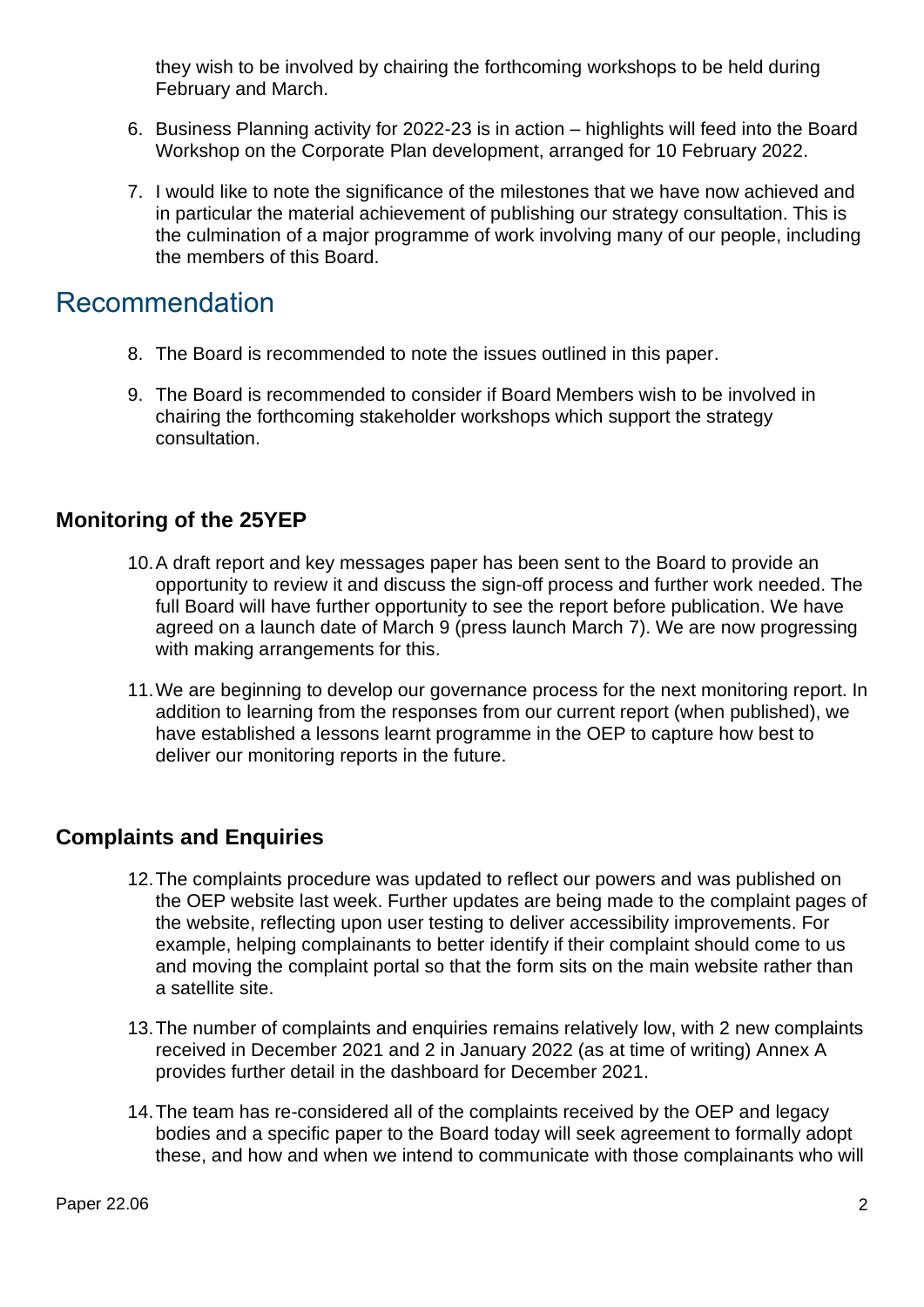not have their complaints further investigated in line with the OEP strategy and enforcement policy.

#### **Advice and Monitoring Environmental Law**

- 15.As reported previously, the Northern Ireland (NI) government recently consulted on their environment strategy. This will become their first EIP if the Assembly agrees to the Environment Act extending to NI. Although the consultation closed on 18 January, we received a letter from DAERA, on behalf of Minister Poots, requesting our advice. This means we can respond after the consultation deadline. Our advice is discussed in further detail in agenda item 22.08.
- *16.This section has been redacted as its publication would be prejudicial to the effective conduct of public affairs.*
- 17.Whilst the Green Paper, including proposed amendments to the Habitats Regulations, is further delayed (now expected early February), the government's consultation on Biodiversity Net Gain has now launched – delayed from July 2021. The team are currently evaluating the consultation documents to determine where to focus our efforts. We have also heard from Defra that the targets consultation is expected to launch in mid-February. This will be a key consultation for us and the Board previously agreed that we should respond to it.
- 18.The team has also been considering the consultations related to the water environment, in particular the River Basin Management Plan (RBMP) consultation and on Flood Risk Management Plans (FRMPs) (the consultation on Flood Risk Management Plans (FRMPs) has now closed but it remains open to us to consider providing advice). We will progress our thinking further on this topic and will provide the Board with a proposal at the March meeting as to whether we should take either of these further.
- 19.More generally, we continue to use the decision tool to screen consultations. We have screened out consultations such as JNCC's quinquennial review of species listed in schedules to the Wildlife and Countryside Act. This is because the consultation is technical in nature and does not present an opportunity for us to provide strategic advice in line with our oversight role. However, this will be an important consultation for us to track, as changing the level of protection for certain species could be something which triggers subsequent complaints, or becomes evident in our monitoring work – both the 25YEP and targets, and environmental law.
- 20.With regards to our monitoring environmental law work, we have begun initial discussions on how we will identify area/s to prioritise for monitoring in depth. We will continue to progress this work over the next couple of months. The team have also set up a working group to trial an 'intelligence management system'. The group will comprise members from across the organisation who will add information – sourced internally and externally - to a database. Each month, they will meet to peer review the entries and discuss any emerging trends. Each member will be responsible for gathering intelligence from across their work area and cascading messages back to their team. This will provide us with a centralised system of intelligence.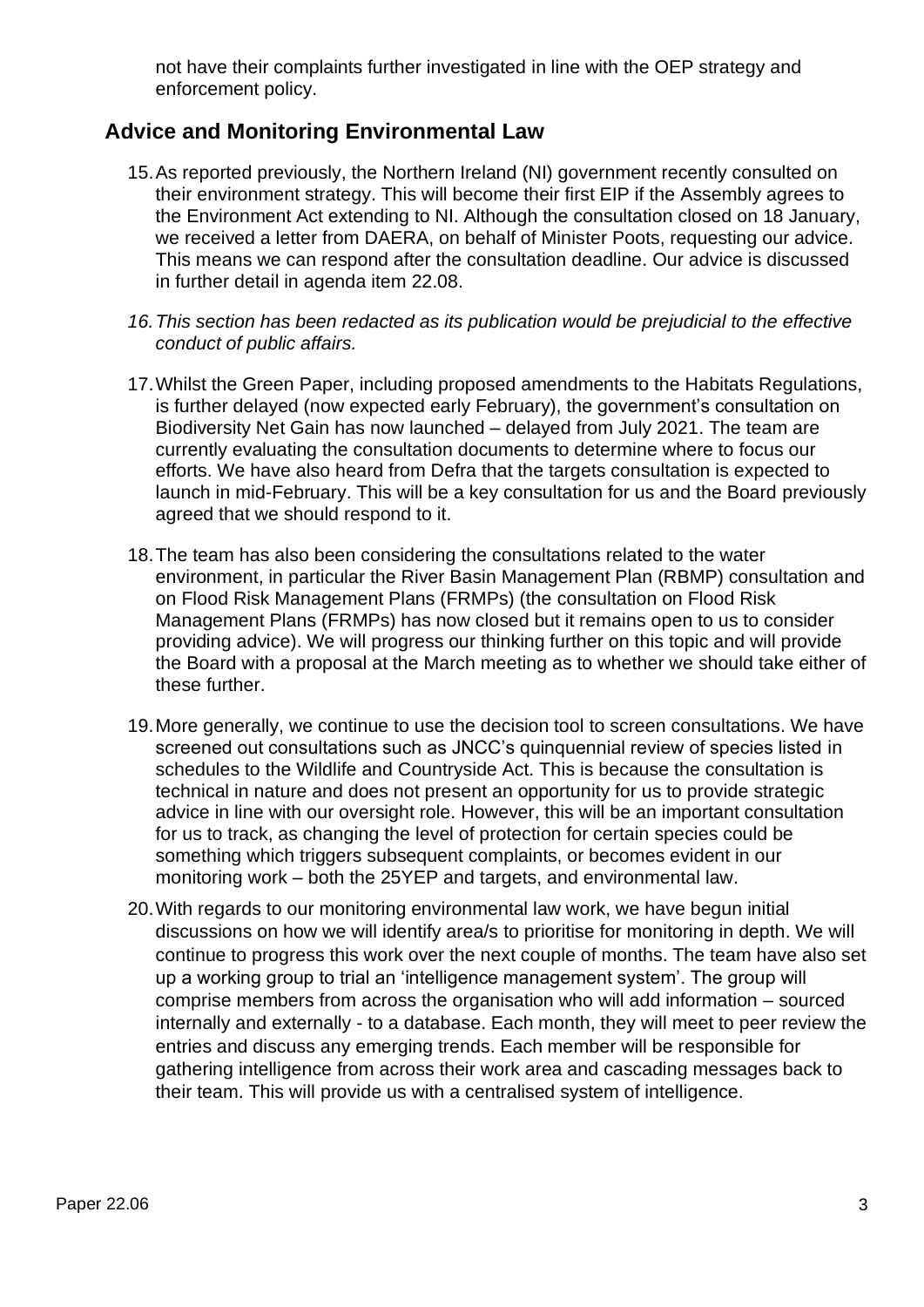# Establishing the OEP

- 21.The Board agreed that the operational establishment of the OEP would be completed in four phases. All of these are now broadly complete with some outstanding activity to be finalised. We report below on the most notable delivery, and the areas of particular risk in the establishment programme. The programme will formally be closed by Defra by the end of March.
- 22.**Staff transfer scheme:** Working with Defra, its shared service provider and Midland HR we successfully transferred 24 staff from Defra to the OEP on 1 January. *This section has been redacted as it includes personal data.* All necessary employee liability data, personnel files and pay data has been transferred. We have successfully onboarded to our new HR Service Provider (Midland HR) in preparation for the first pay run which is due to be completed before the Board's meeting.
- *23.This section has been redacted as it includes personal data.*
- 24.**Interim staff:** New contractual arrangements are in place for all interim staff. These include new secondments to the OEP, and a small number of informal arrangements where Defra staff will continue to work for the OEP up to the middle of February. 1 January marked a material transition in OEP staff, with six staff leaving the division.
- 25.**Asset transfer**: Certain physical and intangible assets (including documents, records and other data) are transferred to the OEP. We are working to resolve some outstanding matters in this regard:
	- a. we are working with Defra to establish a final closing financial position, which will dictate the notional financial value for the transferred assets so that our and Defra's accounts can be reconciled with each other
	- b. we are waiting for Defra to provide necessary paperwork to conclude the novation of contracts to the OEP, and
	- c. the transfer of intellectual property rights (IPR), including the OEP branding, is not yet complete as this requires Keeper of Public Records consent. Defra is to use best endeavours to procure this consent. In the meantime we are using the IPR on licence from Defra, and Defra has an obligation to safeguard the IPR, including by applying to trademark the OEP brand. We are following up with Defra to offer support and ensure it progresses these matters expeditiously.
- 26.**Corporate services**: We have arrangements in place to enable the OEP to continue receiving Defra group corporate services support to the end of the financial year, against identified needs. Longer term arrangements continue to be discussed.
- 27.**IT establishment:** On 25 January, all staff within the OEP transferred operationally to OEP devices, and OEP records management. Users have been supported with induction and training to make the most of the new equipment. A further phase of the IT project will focus on user experience, disaster recovery and business continuity. Our Head of IT and Digital Services starts on 1 February.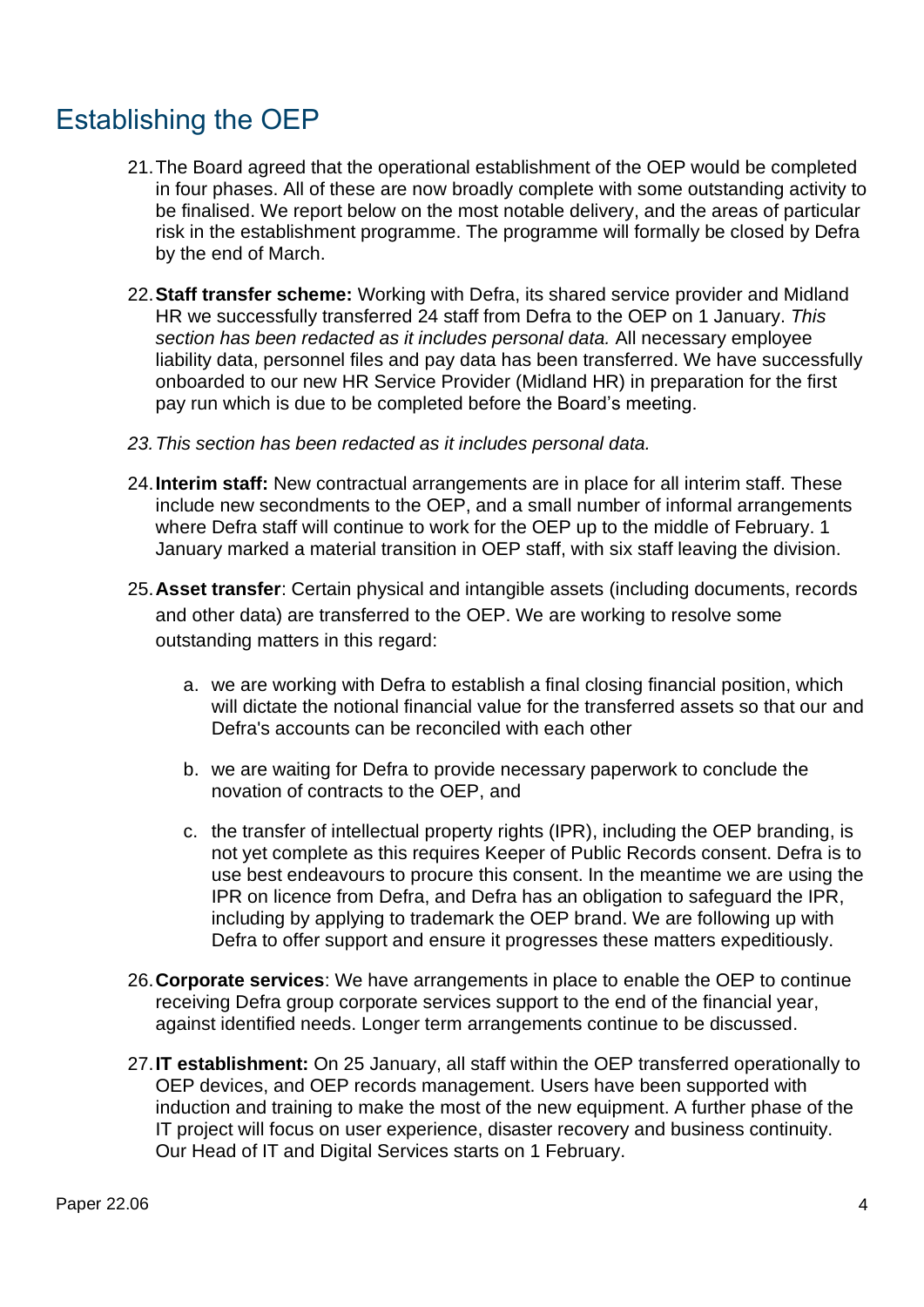- *28.*We launched the consultation service on our website after compliance and assurance testing. We continue to work to improve the accessibility of the case management system, *this section has been redacted as its publication would be prejudicial to the effective conduct of public affairs and to commercial interests.* Our remedial work is delayed, and we have redeployed resource to seek to expedite improvement.
- 29.**Human Resources**: All core HR and Health and Safety Policies have been agreed and have been prepared for publication on the intranet. During January a number of HR drop-ins were hosted for staff to promulgate them. The full Defra group range of employee benefits; retail discounts, salary sacrifice schemes and access to the mindfulness Headspace application are now available to all staff.
- *30.*We worked effectively with Prospect, Public and Commercial Services Union (PCS) and The Association of First Division Civil Servants (FDA) representatives during the Staff Transfer Scheme consultation, *this section has been redacted as its publication would be prejudicial to the effective conduct of public affairs.*
- 31.**Finance and procurement:** The accounting system (Sage 200) has recently been installed on the OEP laptops, and the set-up has commenced.
- 32.The Board is to discuss delegation of financial and non-financial decision-making under Agenda item 22.11. The finance function (including procurement) is expected to become operational on 1 February 2022. Development of the associated policies and procedures is well underway and they are anticipated to be in a first draft form by 31 March 2022. The suite of policies will then be tabled to ARAC and the Board for formal sign off.
- 33.A travel booking service for use by OEP employees to search and book train tickets and hotels has been procured through a Crown Commercial Service framework. Its online booking portal is due to be operational by the beginning of March.
- 34.**Recruitment:** Our final outstanding wave 2 recruits are due to arrive in February, whilst our third recruitment wave commenced at the start of January, principally Analyst roles with additional Complaints, Legal and legal roles planned for February, in anticipation of greater clarity regarding our Northern Ireland remit.
- 35.Recruitment for the permanent CEO position, co-ordinated by Gatenby Sanderson who managed the Executive Director campaigns, started on Monday 17 January and will close on 11 February 2022.
- 36.The details of staff who took up their roles in the OEP since the last meeting may be found within the table below:

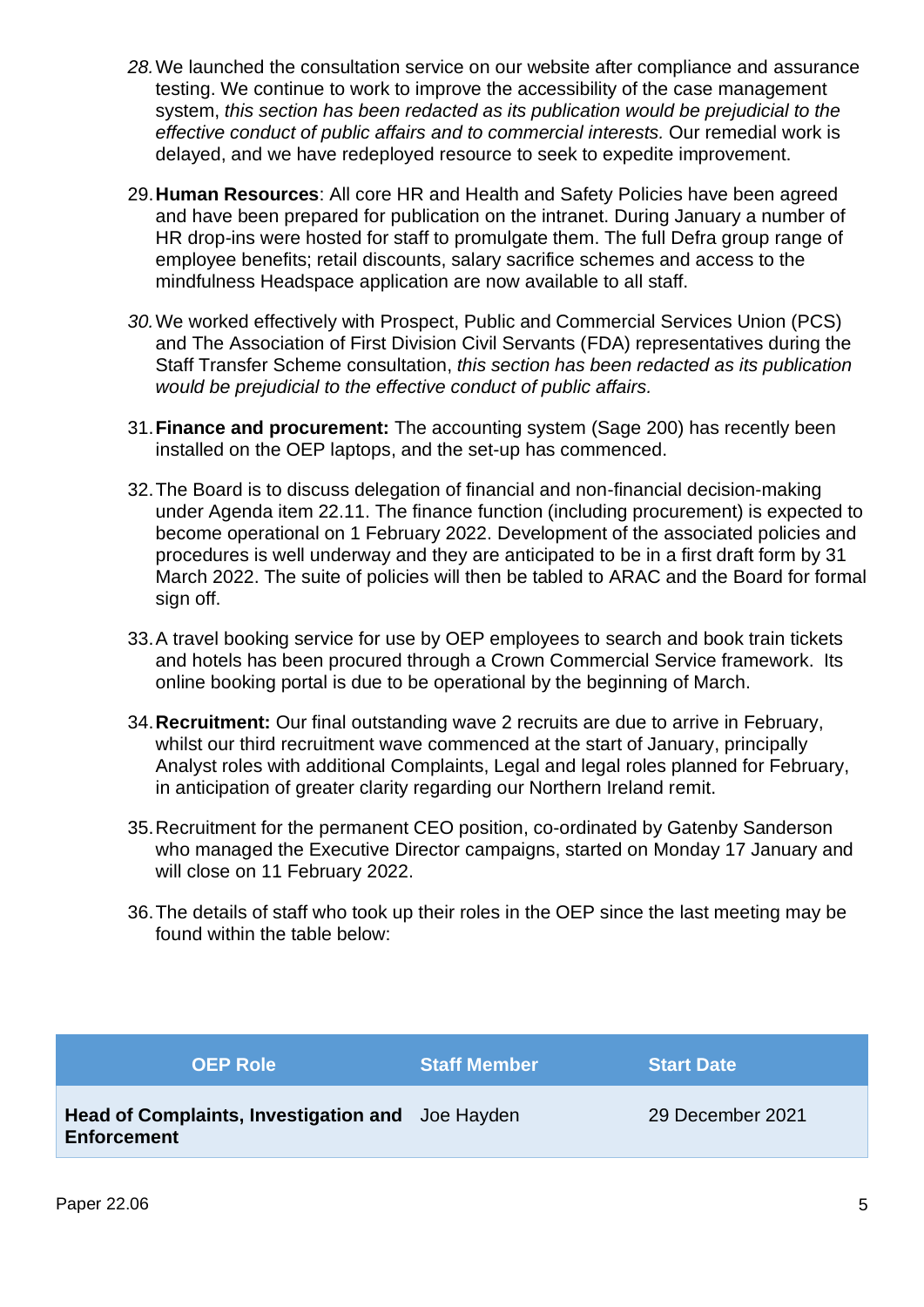| <b>General Counsel</b>                                          | Peter Ashford                                                      | 1 January 2022  |
|-----------------------------------------------------------------|--------------------------------------------------------------------|-----------------|
| <b>Principal Environmental Analyst</b>                          | This section has been<br>redacted as it includes<br>personal data. | 1 January 2022  |
| <b>Chief of Staff</b>                                           | <b>Richard Greenhous</b>                                           | 17 January 2022 |
| <b>Chief Insights Officer</b>                                   | Simon Brockington                                                  | 24 January 2022 |
| This section has been redacted as it<br>includes personal data. | Senior Investigations<br><b>Officer</b>                            | 24 January 2022 |
| This section has been redacted as it<br>includes personal data. | Head of Litigation and<br>Casework                                 | 1 February 2022 |
| This section has been redacted as it<br>includes personal data. | Principal<br>Communications and<br><b>Engagement Officer</b>       | 1 February 2022 |

- 37.The Organisation Structure as of January 2022 can be found at Annex B.
- 38.The diversity of applicants applying for roles within wave 1 and 2 of recruitment can be found at Annex C.
- 39.**Estates:** We have now received Cabinet Office clearance to enter into a lease for a property outside the government estate. *This section has been redacted as its publication would be prejudicial to commercial interests.*
- 40.We have agreed a partnership agreement with Defra which includes provision for the OEP to continue to occupy the dedicated space in Worcestershire County Hall from 1 January 2022 until 31 March 2022 (and we anticipate extending these arrangements until the permanent office space is ready). Working space will be limited due to Covid restrictions and internal arrangements will be put in place to use the space as effectively as possible.

#### **Communications and Launch**

- 41.Activity in the Communications and Strategic Relations function has focused on the induction of new Head of Service Mike Fox and supporting the publication of the draft strategy and enforcement policy through a communications plan, launch event and website updates.
- 42.The launch was marked with an online event for stakeholders held on 25 January. This was a scaled back approach from previously discussed proposals for a larger launch event for the organisation due to Covid restrictions. Plans will now be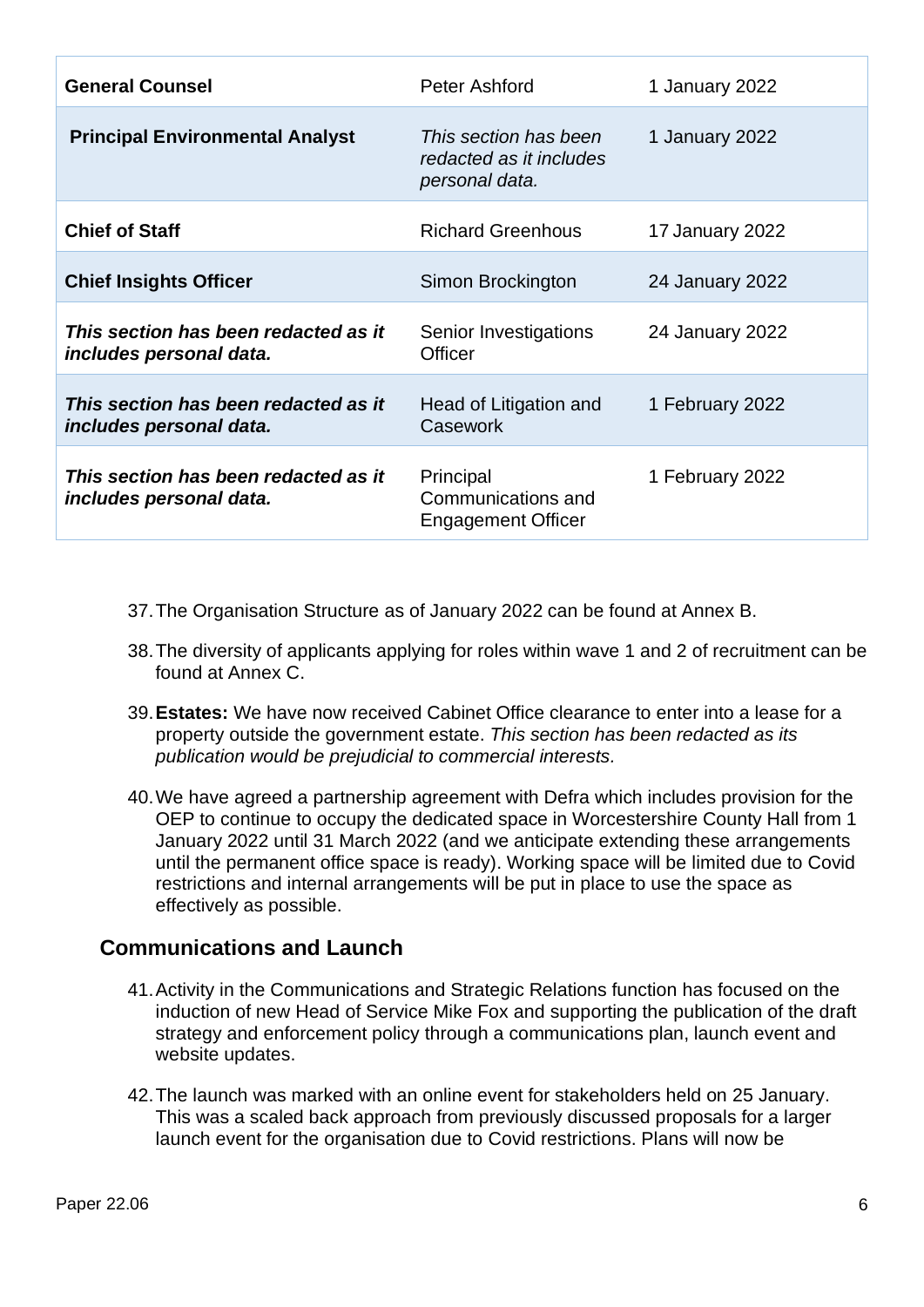considered for a larger organisational launch around the finalised strategy, enforcement policy and corporate plan.

- 43.The launch of the consultation was also supported by a press release to key journalists in the sector. A social media plan will be implemented to support the consultation through the period it is live.
- 44.Ahead of the launch, Dame Glenys gave a speech at a Westminster Forum event looking at the future of environmental regulation. This was used as an opportunity to give a positive update on progress in establishing the OEP as an independent body and look ahead to the strategy launch and the 25YEP monitoring report. I also took part in the Coastal Futures conference event on January 18, participating in a session titled 'The legal and political context for the next decade' giving an update on progress in establishing the OEP.

#### **Stakeholder Relations**

- 45.Much of the stakeholder engagement work in recent weeks has been focused on preparation for the launch of the strategy consultation and ensuring that invites to the online event were targeted appropriately. The aim was to engage with stakeholders already interested and involved with the OEP and to try and broaden the reach to include relevant organisations and agencies not yet contacted. The aim was for this to be a non-political, 'working' event to support quality responses to the consultation. Further, targeted stakeholder events are being planned for the consultation period. We are also seeking support from a professional research company to develop an approach to engage the general public in the strategy consultation.
- 46.Alongside the preparation for the launch, we have continued with a programme of meetings and briefings with stakeholders. This included an Embedding Environment Deputy Director Ambassadors workshop on the strategy. This is a subgroup of the cross-Government 25 YEP Board who are the point of contact for the crossgovernment embedding work, alongside the review and refresh of the 25 Year Environment Plan and Environmental Principles. The workshop was well received, and participants were keen for it to be the start of continued engagement between their departments and the OEP. We have also met with the local authorities in Northern Ireland for a session organised by RSPB NI, during which I gave a presentation on the OEP.
- 47.Following the strategy consultation launch, additional capacity was released for focus on preparation and planning for the publication of the 25YEP Report in March.
- 48.Work has also been carried out to consider our approach to working with other organisations and the role of Memorandums of Understanding (MOUs). *This section has been redacted as its publication would be prejudicial to the effective conduct of public affairs.*
- 49.Now with permanent staff in place, the Communication and Strategic Relations function will be working on a stakeholder relations strategy to support the OEP strategy and build on the good work achieved so far.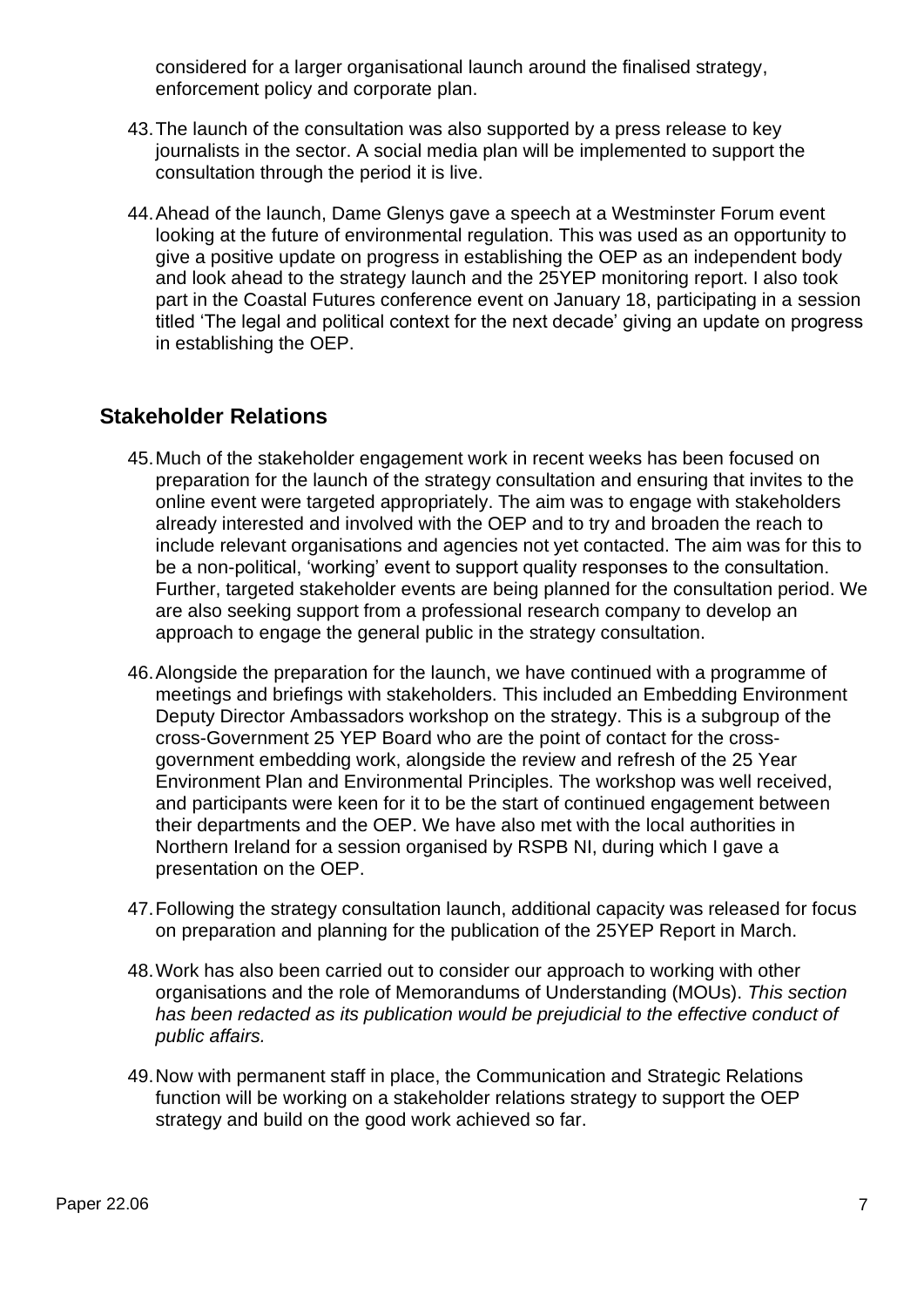#### **Business and Corporate Plan**

- 50.We aim to publish our corporate plan alongside our adopted strategy and enforcement policy in April 2022, and for this to be supported by detailed operational business plans and budgets for each OEP function.
- 51.The corporate plan development is underway with a dedicated workshop for the Board scheduled for 10 February. This will give an opportunity to consider environmental priorities that could inform our focus for our first whole year of operation in 2022-23.
- 52.All OEP teams have been actively involved in business planning conversations within and between functions to effectively plan our resources for the financial year 2022-23.
- 53.The development of the corporate plan and business planning are co-dependent and run concurrently to ensure alignment of our activities. We will similarly develop our operational approach to prioritisation, in line with the principles set out in our strategy.

#### **Spending Review**

- 54.The last report to the Board outlined concerns on the governance and approach to allocating OEP resources through Defra's business planning process.
- 55.We have been in active discussion with Defra on an alternative governance structure. An 'OEP business planning board' has been established, chaired by Defra's NETL Director and which I attend. This is intended to provide a vehicle for Defra to scrutinise OEP's budget in a forum which limits conflicts of interest that may arise through Defra's ordinary processes.
- 56.This business planning board will make recommendations to the Director General of ERM on the budget to be provided to, and ring-fenced for, the OEP through a spending review period, and for any adjustment the OEP seeks to that budget in annual planning rounds. There remains work to do to firmly set out how the ring-fence is operationalised. It is understood this is largely to be through the OEP's budget being excluded from all savings and efficiency exercises between spending review allocations. It is understood this will be set out in letters confirming the OEP's delegated budget and through political statements made to Parliament. Defra is reviewing all Ministerial commitments made in respect of the OEP's budget.
- *57.This section has been redacted as its publication would be prejudicial to the effective conduct of public affairs.*

#### **Northern Ireland**

58.Both the AERA committee and the NI Executive have now approved the draft Commencement Order (CO) to commence the OEP's role in Northern Ireland. This was laid on 25 January 2022. It is expected that the NI Assembly will give their approval on 21 or 22 February, with our functions expected to commence on 28 February 2022, at the same time as a NI Board Member commences in post. The interviews have now been completed for this NI Board member position. At the time of writing, it is expected that Minister Poots may soon have selected his preferred candidate from the unranked list and details of any appointment will be verbally updated at the Board meeting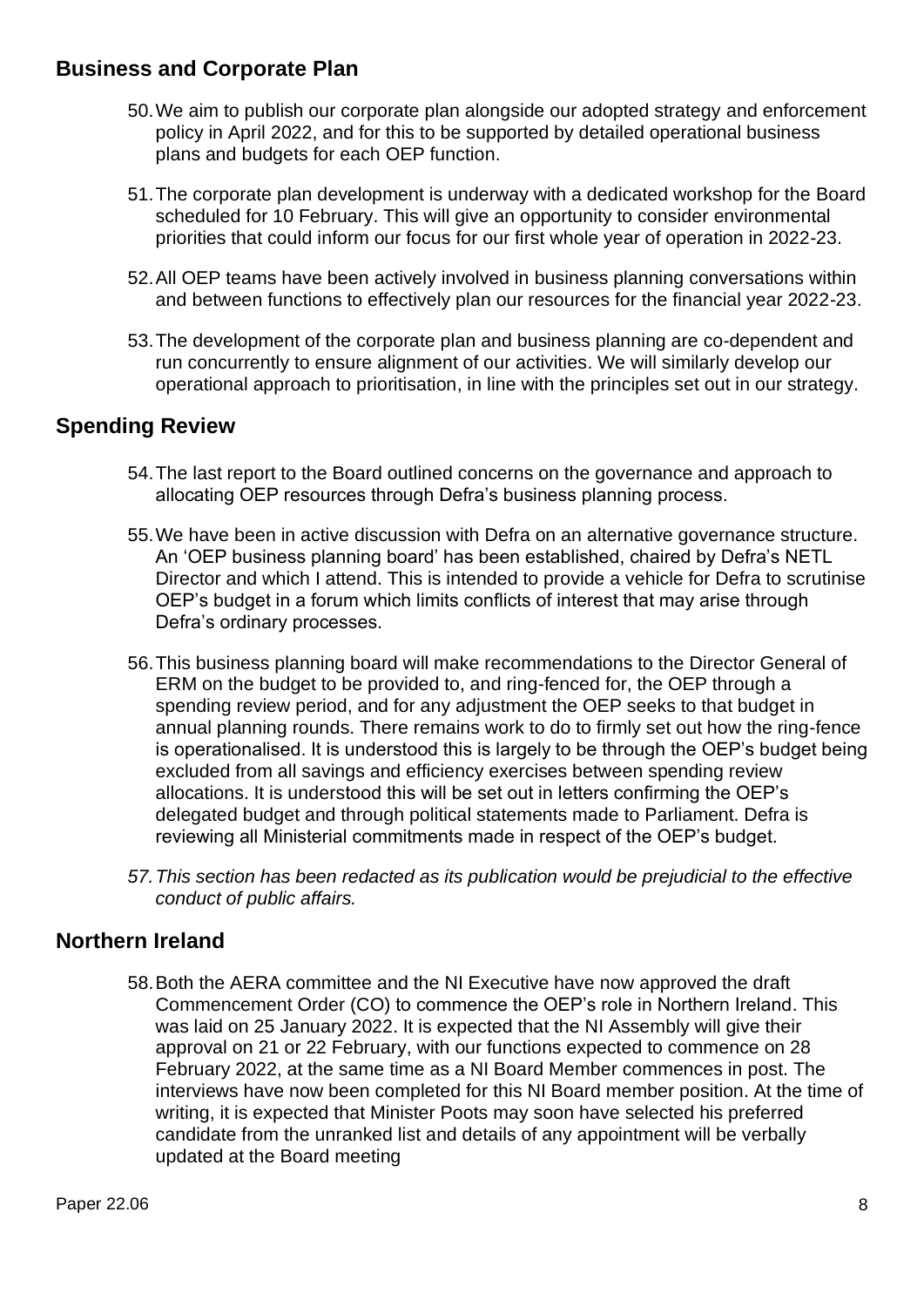- 59.We have provided DAERA with a revised funding estimate *this section has been redacted as its publication would be prejudicial to the effective conduct of public affairs* for our first year of operation, however, the actual amount that DAERA will contribute will be agreed between DAERA and Defra.
- *60.This section has been redacted as its publication would be prejudicial to the effective conduct of public affairs.*
- 61.There is also a planned election in NI on 5 May which means that NI will move into their pre-election period on 24 March 2022.

#### **Governance**

62. Following the Board's steer in December, we have continued discussions with Defra in respect of our framework agreement, with an emphasis on ensuring the independence of the OEP is appropriately reflected in the draft. These discussions have paused whilst clarity on some important aspects of this (for example, in respect of budgetary governance) are defined. We expect discussions to begin in earnest, shortly.

#### **Litigation**

*63.This section has been redacted as it contains legally privileged advice.*

#### **Culture**

- 64.The launch of the strategy, OEP HR policies and IT kit signal a big step towards establishing the OEP identity. We have given these space to embed and over the next month we will engage at a team level on the emerging OEP values, trust and curiosity, to test if these are the right values to deliver our mission and position ourselves as an independent, expert and strategic organisation. We will also explore what these values mean for individuals as we start to translate them into a behaviour charter.
- 65.We are also developing a culture map that will bring together all of the people initiatives across OEP to check that they complement the culture we are aiming to develop and advertise them coherently.

## Impact Assessments

#### **Risk Assessment**

*66.This section has been redacted as its publication would be prejudicial to the effective conduct of public affairs.*